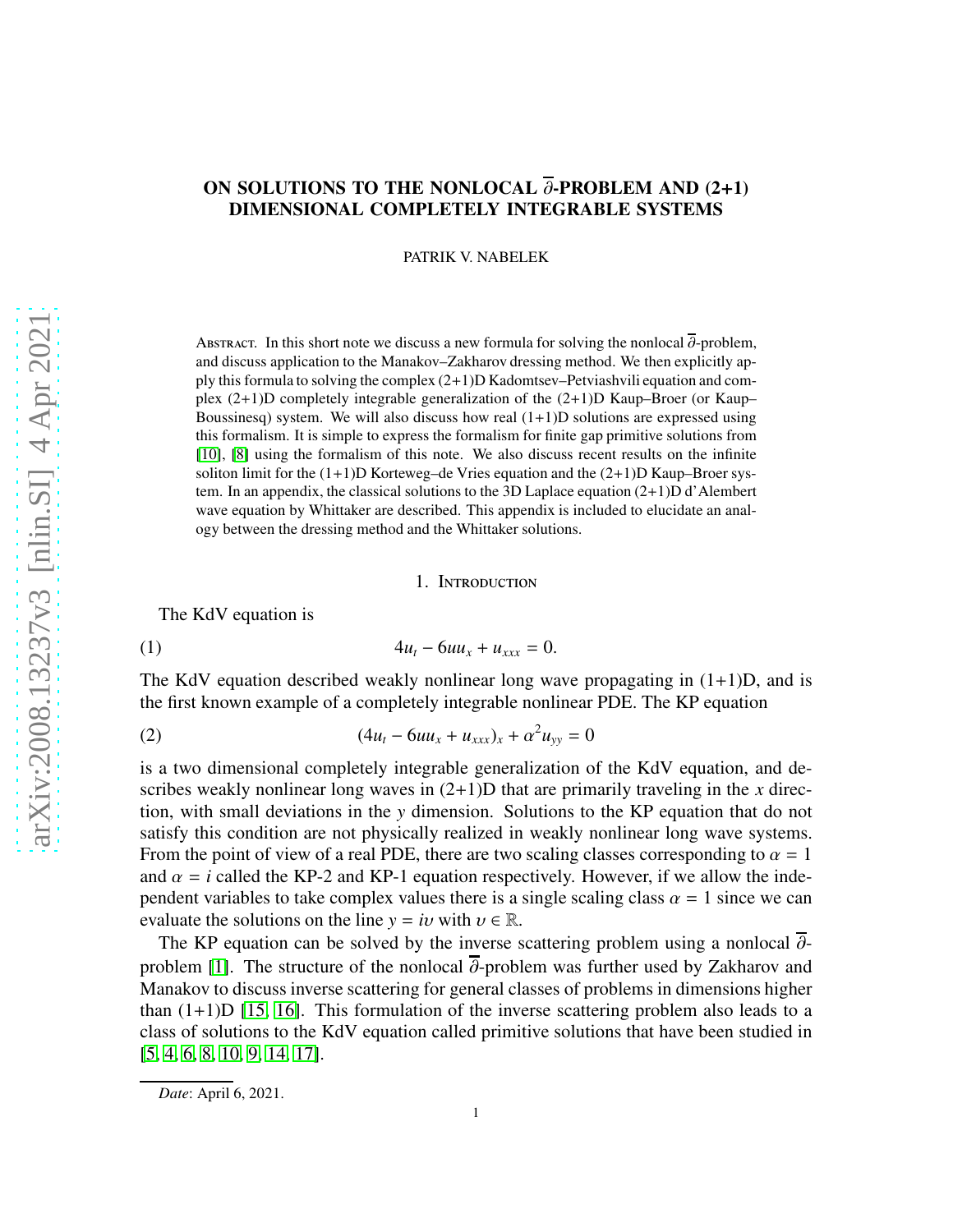The four scaling classes of the  $(1+1)D$  Kaup–Broer system can be represented as

(3) 
$$
\varphi_t + \frac{1}{2}(\varphi_x)^2 + \varepsilon \eta = 0,
$$

(4) 
$$
\eta_t + \varphi_{xx} + (\eta \varphi_x)_x + \mu \varphi_{xxxx} = 0,
$$

were  $\varepsilon = \pm 1$  and  $\mu = \pm 1/4$ . The (1+1)D Kaup–Broer equation was introduced by Kaup and Broer as a completely nonlinear system that described shallow water long waves. The Cauchy problem for the  $(1+1)D$  Kaup–Broer system is ill-posed because of instabilities that lead to finite time blow up [\[1\]](#page-10-2). However, a class of solutions called primitive solutions introduced in [\[10\]](#page-10-0) see, to be stable and bounded and thus could potentially still be analyzed in practical models even if the full space of solutions is problematic.

A complex (2+1)D completely integrable generalization of the KB system is

(5) 
$$
\varphi_t + \alpha \varphi_u^2 - \beta \varphi_v^2 + \Pi = 0
$$

(6) 
$$
\eta_t + 2\alpha(\varphi_u \eta)_u - 2\beta(\varphi_v \eta)_v - 2a\alpha\varphi_{uu} + 2a\beta\varphi_{vv} + \frac{\alpha}{2}\varphi_{uuuv} - \frac{\beta}{2}\varphi_{uvvv} = 0
$$

(7) 
$$
\Pi_{uv} = 2\alpha \eta_{uu} - 2\beta \eta_{vv}.
$$

A real version of the system was introduced in [\[11\]](#page-10-11). The nonlocal  $\overline{\partial}$ -dressing method for solving the fully complex version of this equation was discussed in [\[10\]](#page-10-0). The real version introduced by [\[11\]](#page-10-11) generalizes a single canonical scaling of the Kaup–Broer system, while the fully complex version generalizes all four scaling classes of the Kaup–Broer system [\[10\]](#page-10-0).

The KdV equation is an isospectral evolution of 1D Schrödinger operators. The KP equation is an isospectral evolution of the  $(1+1)D$  Schrödinger equation with a fixed spectral curve. The  $(2+1)D$  generalization of the Kaup–Broer system is an isospectral evolution of 2D Schrödinger equations at fixed energy level—for finite gap solutions, this would mean it preserves the spectral curve [\[10\]](#page-10-0).

These equations can be solved using the dressing method. The dressing method is a name given to a whole family of methods for solving completely integrable partial differential equations. The formulation of the dressing method addressed in this paper is based on the nonlocal  $\overline{\partial}$ -problem method, and we summarize this as our main theorem.

However, before we state the theorem, we need to introduce some distribution spaces of distributions. The theorem and formal proof extend to broader classes of distributions, but the following is sufficient for the purposes of this note.

Definition 1. *We introduce a distribution R*(λ, η) *called the dressing function of the form*

(8) 
$$
R(\zeta,\eta) = \sum_{n=1}^{N_0} r_n \delta(\zeta - \zeta_n) \delta(\eta - \eta_n)
$$

(9) 
$$
+\sum_{m=1}^{N_1}\int_{\gamma_m}\tilde{R}_m(s)\delta(\lambda-\tilde{\zeta}_m(s))\delta(\eta-\tilde{\eta}_m(s))ds
$$

(10) 
$$
+ \sum_{\ell=1}^{N_2} \iint_{\Sigma_{\ell}} \breve{R}_{\ell}(p) \delta(\zeta - \breve{\zeta}_{\ell}(p)) \delta(\eta - \breve{\eta}_{\ell}(p)) d^2 p
$$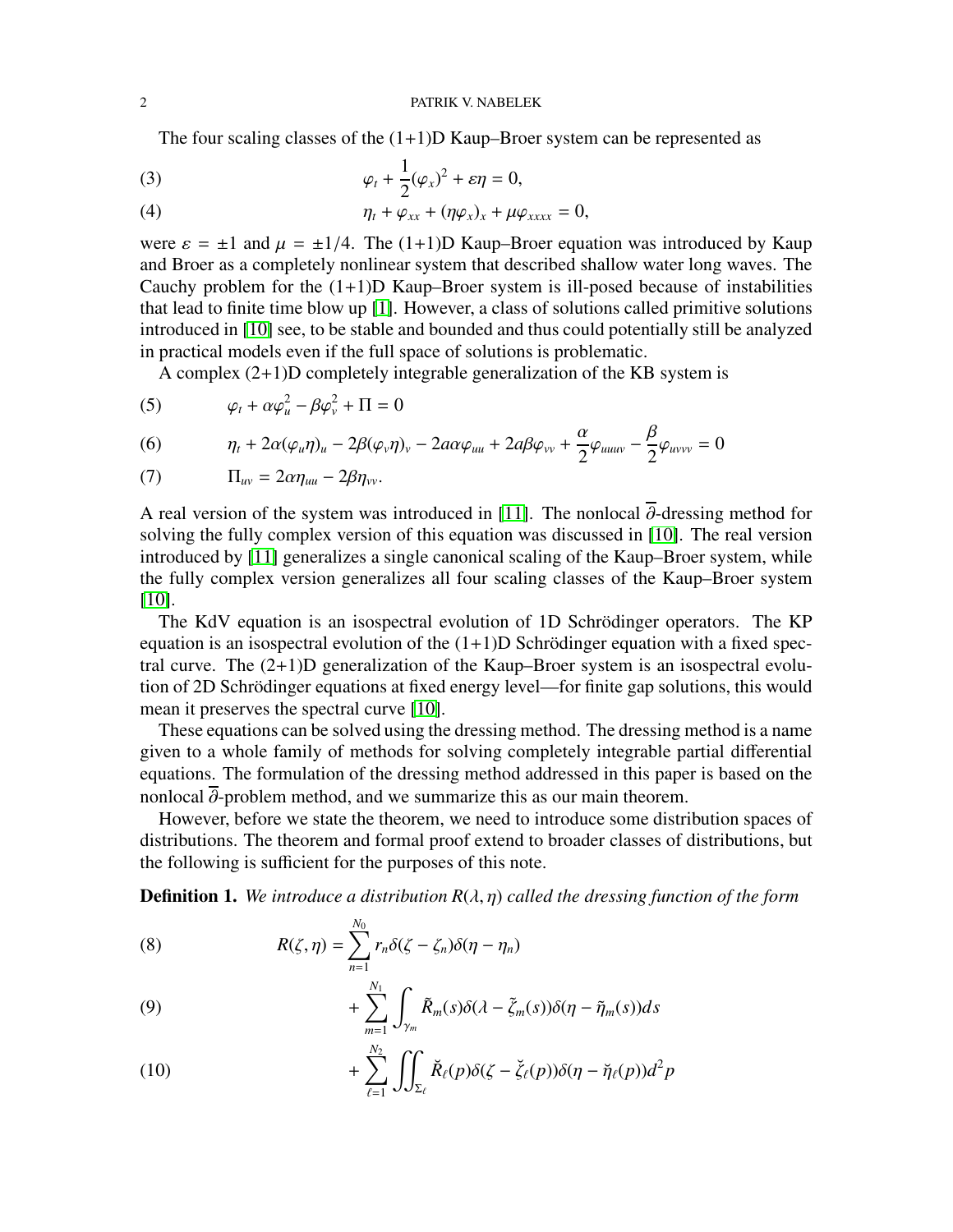*where:*  $\zeta_n$ ,  $\eta_n$  *are complex numbers;*  $\gamma_m$  *are intervals,*  $\tilde{R}_m$  *are Hölder continuous and*  $\tilde{\zeta}_m$ ,  $\tilde{\eta}_m$ *are embedding of*  $\gamma_m$  *into*  $\mathbb{C}$ ;  $\Sigma_n$  *are two dimensional submainfolds of*  $\mathbb{R}^2$ ,  $\breve{R}_n$  *are Hölder continuous functions on*  $\Sigma_n$ *, and*  $\check{\zeta}_n$  *and*  $\check{\eta}_n$  *are embeddings of*  $\Sigma_n$  *into*  $\mathbb{C}$ *. For a choice of dressing function R of this form, we define the space* D *of distributions of the form*

(11) 
$$
f(\zeta) = \sum_{n=1}^{N_0} f_n \delta(\zeta - \zeta_n) + \sum_{m=1}^{N_1} \int_{\gamma_m} \tilde{f}_m(s) \delta(\zeta - \tilde{\zeta}_m(s)) ds
$$

(12) 
$$
+ \sum_{\ell=1}^{N_2} \iint_{\Sigma_{\ell}} \breve{f}_{\ell}(p) \delta(\zeta - \breve{\zeta}_{\ell}(p)) d^2 p
$$

*where*  $f_n$  *are numbers,*  $\tilde{f}_n$  *are Hölder continuous functions on*  $\gamma_n$ *, and*  $\tilde{f}_m$  *are Hölder continuous functions on*  $\Sigma_n$ *.* 

Theorem 1. *If f solves the system*

(13) 
$$
f(\zeta) - \iint_{\mathbb{C}} K(\zeta, \xi) f(\xi) d^2 \xi = g(\zeta),
$$

*where*

(14) 
$$
K(\zeta,\xi) = \frac{1}{\pi} \iint_{\mathbb{C}} \frac{R(\zeta,\eta)}{\eta-\xi} d^2 \eta,
$$

*and*

(15) 
$$
g(\zeta) = \iint_{\mathbb{C}} R(\zeta, \eta) d^2 \eta,
$$

*assuming the operator*  $\mathcal{L}: \mathcal{D} \rightarrow \mathcal{D}$  *defined by* 

(16) 
$$
\mathcal{L}f(\zeta) = f(\zeta) - \iint_{\mathbb{C}} K(\zeta, \xi) f(\xi) d^2 \xi
$$

*is welldefined with trivial nullspace, then*

(17) 
$$
\chi(\lambda) = 1 + \frac{1}{\pi} \iint_{\mathbb{C}} \frac{f(\zeta)}{\lambda - \zeta} d^2 \zeta
$$

*is the unique solution to the nonlocal* ∂*-problem*

(18) 
$$
\frac{\partial \chi}{\partial \bar{\lambda}}(\lambda) = \iint_{\mathbb{C}} R(\lambda, \eta) \chi(\eta) d^2 \eta.
$$

*satisfying*  $\chi(\lambda) = 1 + O(\lambda^{-1})$  *as*  $\lambda \to \infty$ *.* 

Applying the main theorem to the nonlocal  $\overline{\partial}$ -problem dressing method for the KP equation gives the following form

(19) 
$$
u(x, y, t) = \frac{2}{\pi} \frac{\partial}{\partial x} \iint_C f(\xi, x, y, t) d^2 \xi
$$

of a solution to the (complex) KP equation, where  $f(\lambda)$  is the solution to

(20) 
$$
f(\zeta) - \frac{1}{\pi} \iiint_{\mathbb{C}^2} \frac{R(\zeta, \eta)}{\eta - \xi} f(\xi) d^2 \eta d^2 \xi = \iint_{\mathbb{C}} R(\zeta, \eta) d^2 \eta,
$$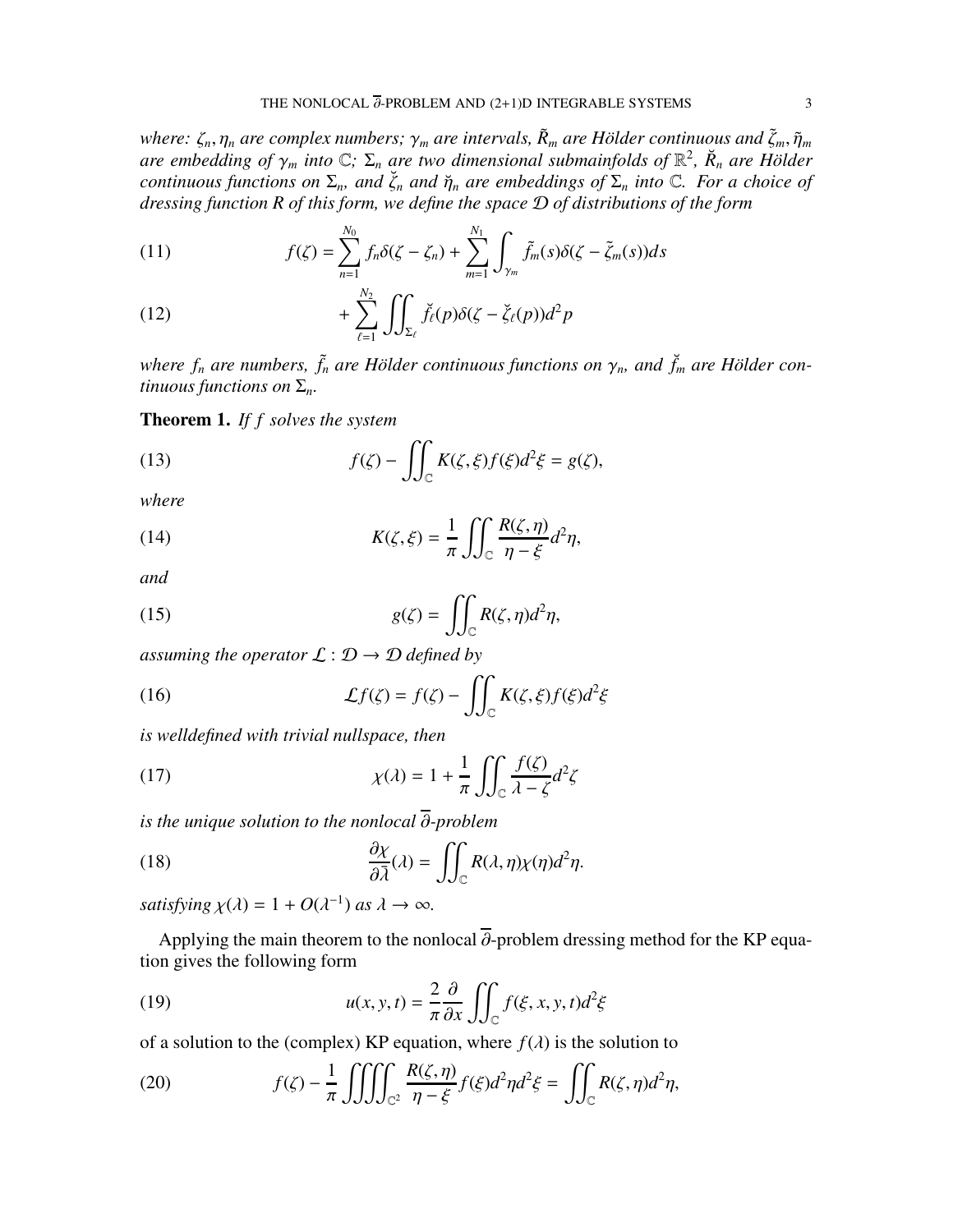and

(21) 
$$
R(\lambda, \eta) = e^{\phi(\eta, x, y, t) - \phi(\lambda, x, y, t)} R_0(\lambda, \eta)
$$

where  $\phi(\lambda, x, y, t) = \lambda x + \lambda^2 y + \lambda^3 t$  and  $R_0$  is independent of *x*, *y*, *t* (there is an error here, see footnote  $\textsuperscript{1}$  $\textsuperscript{1}$  $\textsuperscript{1}$ ). We will also discuss the computations of isospectral manifolds containing all potentials with the same spectrum. The solutions to completely integrable systems are dynamical systems on the isospectral manifolds.

## 2. The Nonlocal  $\overline{\partial}$ -Problem

A nonlocal  $\overline{\partial}$ -problem is an integro-differential equation of the form

(22) 
$$
\frac{\partial \chi}{\partial \bar{\lambda}}(\lambda) = \iint_{\mathbb{C}} R(\lambda, \eta) \chi(\eta) d^2 \eta
$$

where  $R(\lambda, \eta)$  is a distribution of the form introduced in definition 1, and  $d^2\eta$  is the Lebesgue measure on  $\mathbb{R}^2 \equiv \mathbb{C}$ . We look for a solution satisfying the boundary condition  $\chi(\lambda) =$  $1 + O(\lambda^{-1})$  as  $\lambda \to \infty$ . Suppose the support of  $R(\lambda, \eta)$  is some embedded compact real sub-manifold of  $\mathbb{C}^2$ .

The solution  $\chi(\lambda)$  to the nonlocal  $\overline{\partial}$ -problem solves the integral equation

(23) 
$$
\chi(\lambda) = 1 + \frac{1}{\pi} \iiint_{\mathbb{C}^2} \frac{R(\zeta, \eta) \chi(\eta)}{\lambda - \zeta} d^2 \zeta d^2 \eta.
$$

We look for a solution  $\chi(\lambda)$  to this integral equation of the form

(24) 
$$
\chi(\lambda) = 1 + \frac{1}{\pi} \iint_{\mathbb{C}} \frac{f(\xi)}{\lambda - \xi} d^2 \xi.
$$

Then the generalized function  $f(\lambda, \zeta)$  solves the singular integral equation

(25) 
$$
\iint_{\mathbb{C}} \frac{f(\xi)}{\lambda - \xi} d^2 \xi - \frac{1}{\pi} \int \cdots \int_{\mathbb{C}^3} \frac{R(\zeta, \eta) f(\xi)}{(\lambda - \zeta)(\eta - \xi)} d^2 \eta d^2 \xi d^2 \zeta = \iiint_{\mathbb{C}^2} \frac{R(\zeta, \eta)}{\lambda - \zeta} d^2 \eta d^2 \zeta
$$

where *R* and *f* are generalized functions supported on a compact subset of  $\mathbb{C}^2$  that has regularity no worse than delta functions. This is an integral equation satisfied by a charge density that is supported on a set of points in the plane, a set of contours in the plane, and a set of 2D subsets of the plane.

$$
(4u_t + 6uu_x - u_{xxx})_x - 3u_{yy} = 0
$$

of the complex KP equation. The real version of this complex KP equation is still the KP-2 equation. To produce solutions to the scaling

$$
(4u_t - 6uu_x + u_{xxx})_x + u_{yy} = 0
$$

used in this note, the correct definition to use is

$$
\phi(\lambda, x, y, t) = \lambda x + \sqrt{3}\lambda^2 y - \lambda^3 t.
$$

When this scaling is used  $t_2 = \sqrt{3}y$  and  $t_3 = -t$  in (52).

*This correction is fairly involved, so it is given as a footnote to maintain continuity between the preprint and the published version. A couple other typos were corrected within the text.*

<span id="page-3-0"></span><sup>&</sup>lt;sup>1</sup>The definition of the function  $\phi(\lambda, x, y, t) = \lambda x + \lambda^2 y + \lambda^3 t$  on the lines following equations (21) and (49) lead to solutions to the scaling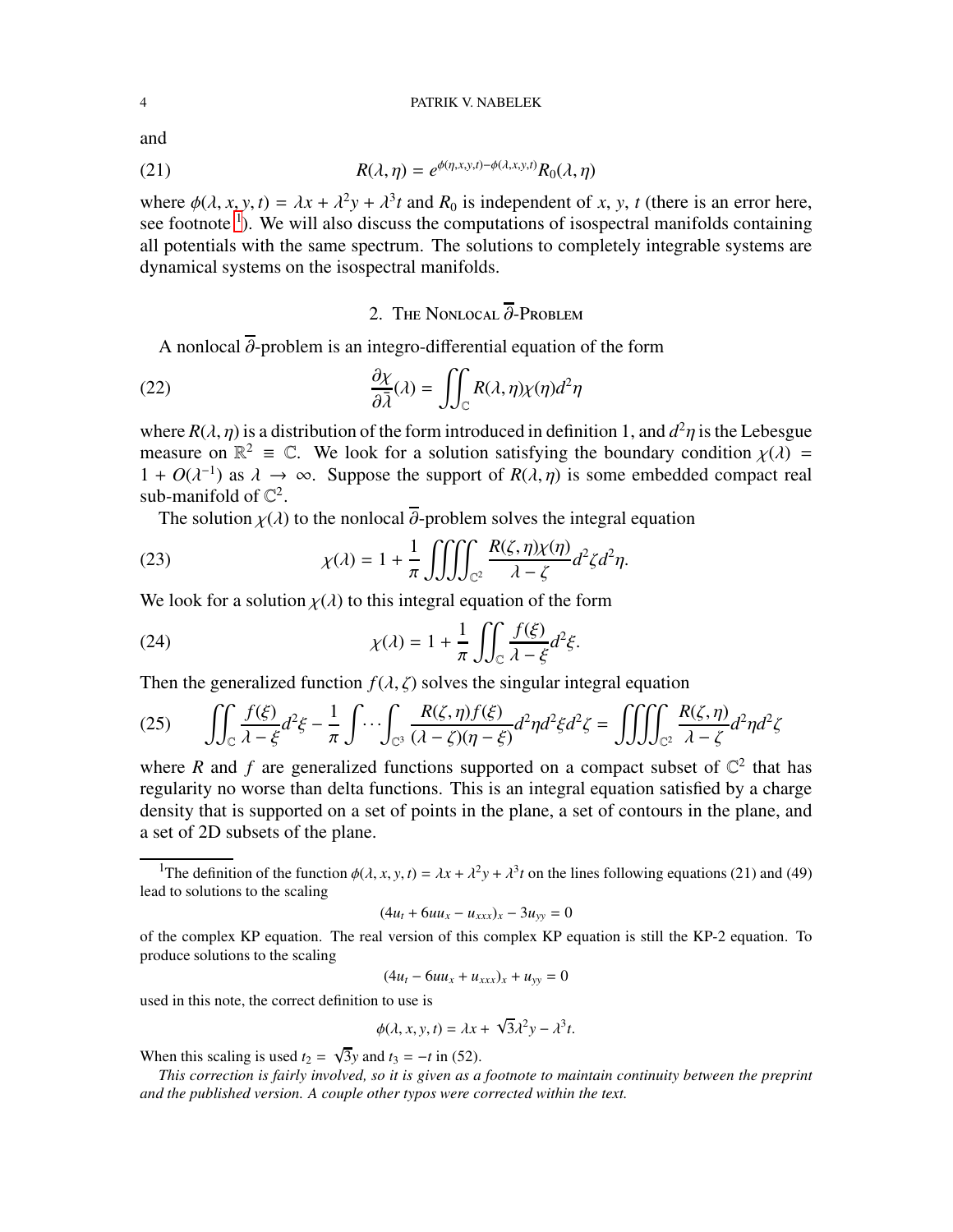If the integral transform

(26) 
$$
\mathcal{H}_{\mathbb{C}}f(\lambda) = \iint_{\mathbb{C}} \frac{f(\xi)}{\lambda - \xi} d^2\xi
$$

is invertible on an appropriate space of generalized functions for a specific application, then this singular integral equation takes the form

(27) 
$$
f(\lambda) - \iint_{\mathbb{C}} K(\lambda, \xi) f(\xi) d^2 \xi = g(\lambda)
$$

where the generalized function  $K(\lambda, \xi)$  is the kernel

(28) 
$$
K(\lambda, \xi) = \frac{1}{\pi} \iint_{\mathbb{C}} \frac{R(\lambda, \eta)}{\eta - \xi} d^2 \eta
$$

and the generalized function  $g(\lambda)$  is

(29) 
$$
g(\lambda) = \iint_{\mathbb{C}} R(\lambda, \eta) d^2 \eta.
$$

Each choice of *R* leads to a choice of *K* and *g*, so we only need to consider a case by case basis.

The solution to the nonlocal  $\overline{\partial}$ -problem

(30) 
$$
\frac{\partial \chi}{\partial \bar{\lambda}}(\lambda) = \iint_{\mathbb{C}} R(\lambda, \eta) \chi(\eta) d^2 \eta
$$

is then given by

(31) 
$$
\chi(\lambda) = 1 + \frac{1}{\pi} \iint_{\mathbb{C}} \frac{f(\xi)}{\lambda - \xi} d^2 \xi.
$$

In summary, the nonlocal  $\overline{\partial}$ -problem is equivalent to the singular integral equation

(32) 
$$
f(\lambda) - \iint_{\mathbb{C}} K(\lambda, \xi) f(\xi) d^2 \xi = g(\lambda)
$$

where the generalized function  $K(\lambda, \xi)$  is the kernel

(33) 
$$
K(\lambda, \xi) = \frac{1}{\pi} \iint_{\mathbb{C}} \frac{R(\lambda, \eta)}{\eta - \xi} d^2 \eta
$$

and the generalized function  $g(\lambda)$  is

(34) 
$$
g(\lambda) = \iint_{\mathbb{C}} R(\lambda, \eta) d^2 \eta.
$$

This form of the integral equation produces complex and singular solutions to the KP equation. To produce a real solution, a reality condition needs to be introduced that will imply that  $R(\lambda, \zeta)$  has to be supported on a surface. Similarly, the dimensional reduction of a (2+1)D integrable system to (1+1)D will involve a similar condition that  $R(\lambda, \zeta)$  has to be restricted to a surface. The intersection of these surfaces will be a real curve, and this is why the dressing functions for solutions to real  $(1+1)D$  equations are supported on curves.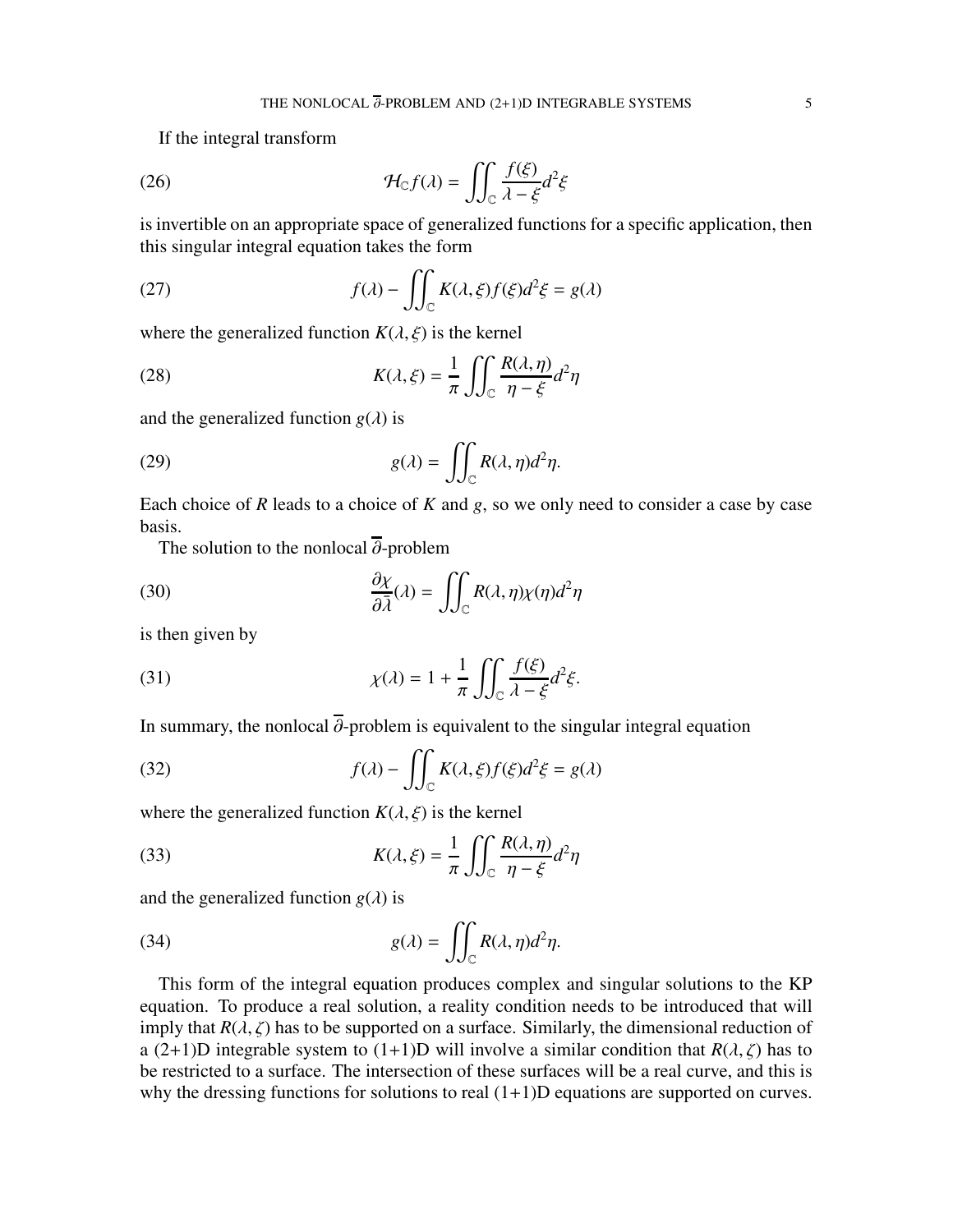2.1. Rational Solutions to the Nonlocal  $\overline{\partial}$ -Problem. To produce rational solutions we make the assumption that

(35) 
$$
R(\zeta, \eta) = \sum_{n=1}^{N} r_n \delta(\zeta - \zeta_n) \delta(\eta - \eta_n),
$$

(36) 
$$
f(\xi) = \sum_{n=1}^{N} f_n \delta(\xi - \zeta_n),
$$

where  $\delta$  is the Dirac delta function on the plane, and  $\eta_n$ . Then  $f_n$  solves

(37) 
$$
f_n - \frac{1}{\pi} \sum_{m=1}^{N} \frac{r_n}{\eta_n - \zeta_m} f_m = r_n.
$$

The values  $f_n$  are determined from  $\{r_n, \zeta_n, \eta_n\}$  by solving this linear equation. A subset of these solutions lead to multi-soliton solutions to integrable systems, such as the multisoliton solutions to the KdV equation and KP equation. In practice, reality and regularity conditions on  $r_n$ ,  $\zeta_n$  and  $\eta_n$  must be enforced to make sure multi-soliton solutions are produced.

As an example, the dressing functions of the form

(38) 
$$
R(\zeta,\eta) = \sum_{n=1}^{N} r_n e^{-2\kappa_n x + 2\kappa_n^3 t} \delta(\zeta - \kappa_n) \delta(\eta + \kappa_n)
$$

with  $r_n > 0$  and  $\kappa_n > 0$  allow computation of all N-soliton solutions to the KdV equation.

## 2.2. Sectionally Holomorphic Solutions to the Nonlocal  $\overline{\partial}$ -Problem. Let us consider

(39) 
$$
R(\lambda, \eta) = \sum_{n=1}^{N} \int_{\gamma_n} \tilde{R}_n(s) \delta(\lambda - \tilde{\zeta}_n(s)) \delta(\eta - \tilde{\eta}_n(s)) ds
$$

where  $\gamma_n$  are a collection of intervals, the functions  $\tilde{R}_n$  are Hölder continuous functions on  $\gamma_n$ , and  $\tilde{\zeta}_n$  and  $\tilde{\eta}_n$  are embeddings on  $\gamma_n$  into C. We consider f of the form

(40) 
$$
f(\zeta) = \sum_{n=1}^{N} \int_{\gamma_n} \tilde{f}_n(s) \delta(\zeta - \tilde{\zeta}_n(s)) ds
$$

where  $\tilde{f}_n$  are Hölder continuous functions on  $\gamma_n$ . The functions  $\tilde{f}_n(s)$  solves the system of integral equations

(41) 
$$
\tilde{f}_n(s) - \frac{1}{\pi} \sum_{m=1}^N \int_{\gamma_m} \frac{\tilde{R}_n(s) \tilde{f}_m(s')}{\tilde{\eta}_n(s') - \tilde{\zeta}_m(s)} ds' = \tilde{R}_n(s).
$$

The functions  $\tilde{f}_n$  are determined from  $\{\tilde{R}_n, \tilde{\zeta}_n, \tilde{\eta}_n\}$  by solving this integral equation.

These solutions can also be computed using a nonlocal scalar Riemann–Hilbert problem, and an equivalent local vector Riemann–Hilbert problem.

This case includes all primitive solutions to the KdV equation and the KB system [\[4,](#page-10-6) [5,](#page-10-5) [6,](#page-10-7) [8,](#page-10-1) [10,](#page-10-0) [9,](#page-10-8) [14,](#page-10-9) [17\]](#page-10-10). Moreover, if we allow one of the intervals  $\gamma_m$  to be infinite, the generalized primitive solutions considered in [\[18\]](#page-10-12) can be computed. In particular, all finite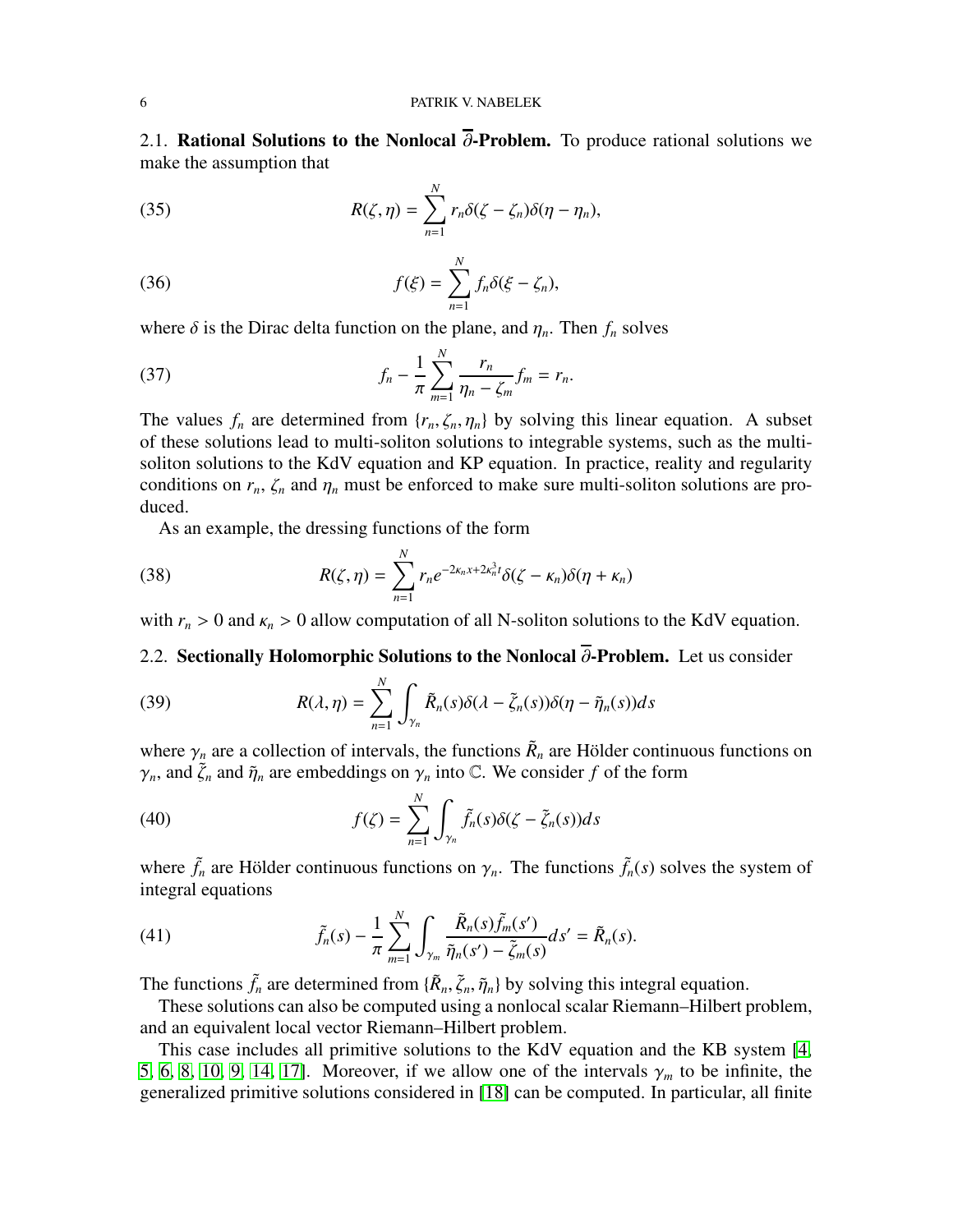gap solutions of the KdV equation and likely all physically relevant finite gap solutions to the KB system can be produced in this manner [\[8,](#page-10-1) [10\]](#page-10-0).

For example, the dressing functions of the form

(42) 
$$
R(\lambda, \eta) = \sum_{n=1}^{g} \int_{\kappa_{2n-1}}^{\kappa_{2n}} e^{-2sx+2s^3t+\sum_{j=1}^{g} a_j s^{2j-1}} \delta(\lambda-s) \delta(\eta+s) ds
$$

(43) 
$$
+ \sum_{n=1}^{g} \int_{\kappa_{2n-1}}^{\kappa_{2n}} e^{2sx-2s^3t-\sum_{j=1}^{g} a_j s^{2j-1}} \delta(\lambda+s) \delta(\eta-s) ds
$$

for fixed  $a_j \in \mathbb{R}$  and  $\kappa_j > 0$  allows the production of all finite gap solutions to the KdV equation with spectral curve

(44) 
$$
w^{2} = \lambda(\lambda + \kappa_{1}^{2})(\lambda + \kappa_{2}^{2})\dots(\lambda + \kappa_{2g}^{2}).
$$

2.3. Solutions to the Nonlocal  $\overline{\partial}$ -Problem Supported on 2D Subsets of  $\mathbb{C}$ . Let us consider

(45) 
$$
R(\zeta,\eta)=\sum_{n=1}^N\iint_{\Sigma_n}\breve{R}_n(p)\delta(\zeta-\breve{\zeta}_n(p))\delta(\eta-\breve{\eta}_n(p))d^2p
$$

where  $\Sigma_n$  are two dimensional submainfolds of  $\mathbb{R}^2$ ,  $\breve{R}_n$  are Hölder continuous functions on  $\Sigma_n$ , and  $\check{\zeta}_n$  and  $\check{\eta}_n$  are embeddings of  $\Sigma_n$  into  $\mathbb C$ . We consider f of the form

(46) 
$$
f(\zeta) = \sum_{n=1}^N \iint_{\Sigma_n} \check{f}_n(p) \delta(\zeta - \check{\zeta}_n(p)) d^2 p.
$$

The functions  $\check{f}_n(p)$  solve

(47) 
$$
\check{f}_n(p) - \frac{1}{\pi} \sum_{m=1}^N \iint_{\Sigma_n} \frac{\check{R}_n(p) \check{f}_m(p')}{\check{\eta}_n(p') - \check{\zeta}_m(p)} dp' = \check{R}_n(p).
$$

The functions  $\check{f}_n$  are determined from  $\{\check{R}_n, \check{\zeta}_n, \check{\eta}_n\}$  by solving this integral equation. These include the case of a separable sum considered in [\[10\]](#page-10-0).

2.4. **Mixed Type Solution.** If we take dressing functions that are linear combinations of the dressing functions produced in the above cases (i.e. we consider *R* of the form introduced in definition 1), then we can compute nonlinear superpositions of these solutions. From the above discussions it is easy to write out the appropriate integral equations for the mixed solutions, however they become notationally messy. We therefore simply mention this possibility, and leave it to the reader to complete the rest.

If the assumptions on *R* were slightly relaxed to allow a contour  $\gamma_m$  in a mixed type solution that is an infinite line, then this class of solutions includes all rapidly decaying solutions to the KdV equation [\[18\]](#page-10-12).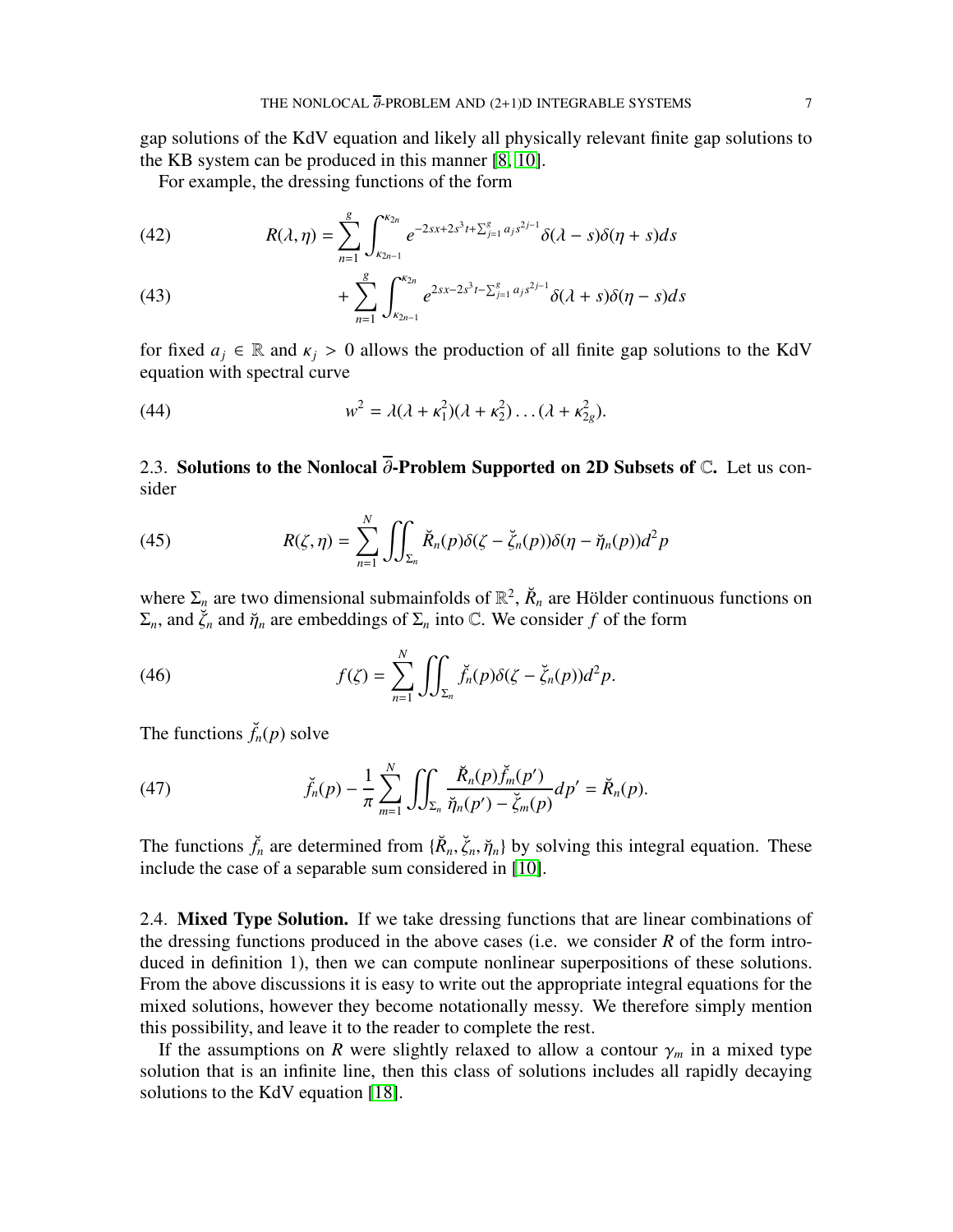2.5. Existence and Uniqueness for Some Cases. Let  $\pi_1(\lambda, \eta) = \lambda$  and  $\pi_2(\lambda, \eta) = \eta$ . The *nonlocal overlap* condition is the condition that

(48) 
$$
\pi_1(\text{supp}(R(\lambda,\eta))) \cap \pi_2(\text{supp}(R(\lambda,\eta))) = \emptyset.
$$

In the real case, if there is no *nonlocal overlap* then the kernel is a regular Hilbert kernel and the integral equation therefore has a unique solution. In singular cases, such as the finite gap solutions to the KdV equation, this argument doesn't work. However, it is likely possible to use a limiting argument to produce a solution in the singular case. Then the only issue would be verifying the Fredholm alternative.

When there is a nonlocal overlap and the solution is supported and loops and arcs, then a nonlocal overlap can sometimes be solved using a Riemann–Hilbert problem. For example, this is the case when one produces the finite gap solutions to the KdV equation.

### 3. Solutions to the KP and (2+1)D KB Equations by the Dressing Method

In the case that

(49) 
$$
R(\zeta, \eta, x, y, t) = e^{\phi(\eta, x, y, t) - \phi(\zeta, x, y, t)} R_0(\zeta, \eta)
$$

with  $\phi(\zeta, x, y, t) = \zeta x + \zeta^2 y + \zeta^3 t$  (there is an error here, see footnote <sup>1</sup> on page 4) then

(50) 
$$
u(x, y, t) = \frac{2}{\pi} \frac{\partial}{\partial x} \iint_C f(\xi, x, y, t) d^2 \xi
$$

is a solution to the KP equation

(51) 
$$
(4u_t - 6uu_x + u_{xxx})_x + u_{yy} = 0,
$$

and the function  $\psi(\lambda, x, y, t) = e^{\phi(\lambda, x, y, t)} \chi(\lambda, x, y, t)$  is known as the wave function for the KP equation. If we consider this as a complex valued PDE of complex variables, then the two real scaling classes of the KP equation exist as dimensional reductions of this equation with  $y = \alpha v$  with  $v \in \mathbb{R}$  and  $\alpha = 1$  or  $\alpha = i$ .

If we instead consider

(52) 
$$
\phi(\lambda, t_1, t_2, \dots) = \sum_{n=1}^{\infty} t_n \lambda^n
$$

then

(53) 
$$
u(t_1, t_2,...) = \frac{2}{\pi} \frac{\partial}{\partial t_1} \iint_C f(\xi, t_1, t_2,...) d^2 \xi
$$

is a solution to the KP hierarchy, and  $\psi(\lambda, t_1, t_2, \dots) = e^{\phi(\lambda, t_1, t_2, \dots)} \chi(\lambda, t_1, t_2, \dots)$  is a wave function for the KP hierarchy. The KP hierarchy can be used to traverse the isospectral manifold of all finite gap or Bargmann potentials with the same spectrum. These isospectral manifolds are finite dimensional. The isospectral manifolds of periodic and primitive potentials are infinite dimensional. The KP1 and KP2 are the two scalings of the real KP equation, and are the two real reductions of the complex KP equation. The KdV is a dimensional reduction of the KP equation.

In the case that  $\phi(\lambda, u, v, t) = \lambda u + a\lambda^{-1}v + (\alpha\lambda^2 + \beta\lambda^{-2})t$  then

(54) 
$$
\varphi(u, v, t) = -\log\left(1 - \frac{1}{\pi} \iint_{\mathbb{C}} \frac{f(\xi, u, v, t)}{\xi} d\xi\right),
$$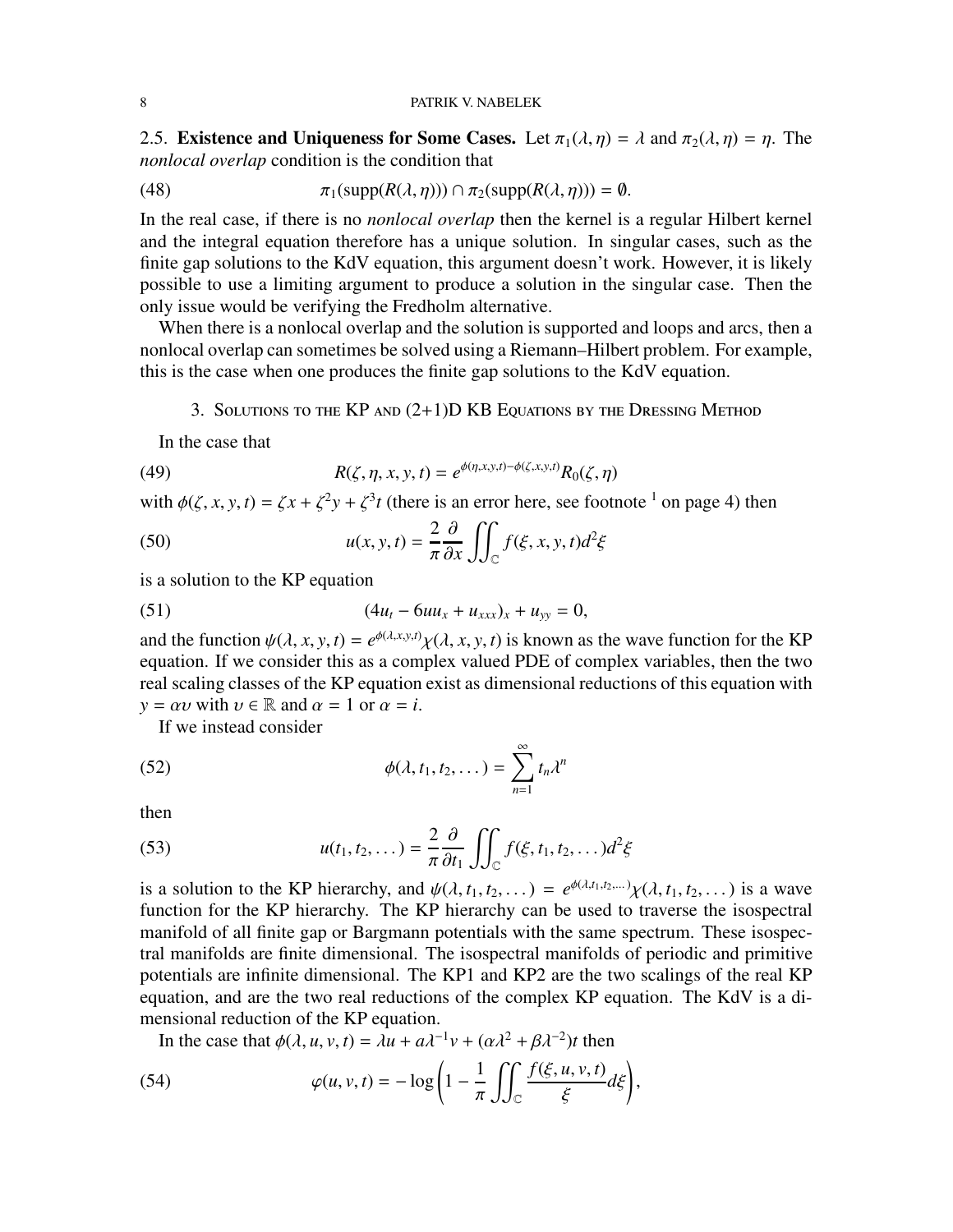THE NONLOCAL  $\overline{\partial}$ -PROBLEM AND (2+1)D INTEGRABLE SYSTEMS 9

(55) 
$$
\eta = -\frac{1}{\pi} \frac{\partial}{\partial v} \iint_{\mathbb{C}} f(\xi, u, v, t) d\xi - \frac{1}{2} \varphi_{uv}(u, v, t)
$$

solves the  $(2+1)$  dimensional completely integrable generalization of the Kaup–Broer system

 $\theta$ 

$$
(56) \qquad \varphi_t + \alpha \varphi_u^2 - \beta \varphi_v^2 + \Pi = 0
$$

(57) 
$$
\eta_t + 2\alpha(\varphi_u \eta)_u - 2\beta(\varphi_v \eta)_v - 2a\alpha\varphi_{uu} + 2a\beta\varphi_{vv} + \frac{\alpha}{2}\varphi_{uuuv} - \frac{\beta}{2}\varphi_{uvvv} = 0
$$

$$
(58) \qquad \Pi_{uv} = 2\alpha \eta_{uu} - 2\beta \eta_{vv}.
$$

This one complex equation has dimensional reductions to all four scaling classes of the real Kaup–Broer system in  $(1+1)D$ 

(59) 
$$
\varphi_t + \frac{1}{2}(\varphi_x)^2 + \varepsilon \eta = 0,
$$

(60) 
$$
\eta_t + \varphi_{xx} + (\eta \varphi_x)_x + \mu \varphi_{xxxx} = 0,
$$

were  $\varepsilon = \pm 1$  and  $\mu = \pm 1/4$ .

If we instead consider

(61) 
$$
\phi(\lambda, u_1, v_1, u_2, v_2, \dots) = \sum_{n=1}^{\infty} u_n \lambda^n + v_n \lambda^{-n}.
$$

then

(62) 
$$
\varphi(u_1, v_1, \ldots) = -\log\left(1 - \frac{1}{\pi} \iint_{\mathbb{C}} \frac{f(\xi, u_1, v_1, \ldots)}{\xi} d\xi\right),
$$

(63) 
$$
\eta(u_1, v_1, \dots) = -\frac{a}{\pi} \frac{\partial}{\partial v_1} \iint_{\mathbb{C}} f(\xi, u_1, v_1, \dots) d\xi - \frac{a}{2} \varphi_{u_1 v_1}(u_1, v_1, \dots)
$$

is a solution to the full complex  $(2+1)D$  Kaup–Broer hierarchy. The Kaup–Broer hierarchy allows the manifolds of certain 2D Schrödinger equations with the same rational spectral curves to be computed. In this case the isospectral manifolds are manifolds of 2D Schrödinger operators with electromagnetic fields at fixed level.

### 4. Conclusions

In this note we introduced a family of simple singular linear integral equations that can be used to solve many cases of the nonlocal  $\overline{\partial}$ -problem. These solutions allow the calculations of large families of solutions to the KP equation and a  $(2+1)D$  generalization of the KB system, which we describe explicitly. In principle, the method discussed in this note will be applicable to any  $(2+1)$ D completely integrable equations for which the dressing function is known.

It has already been shown how finite gap solutions to the KdV equation can be produced using the approach to the dressing method discussed in this note. A natural avenue of future work is to figure out how to produce finite gap solutions to the KP equation – and other  $(2+1)$  dimensional completely integrable systems – using this approach.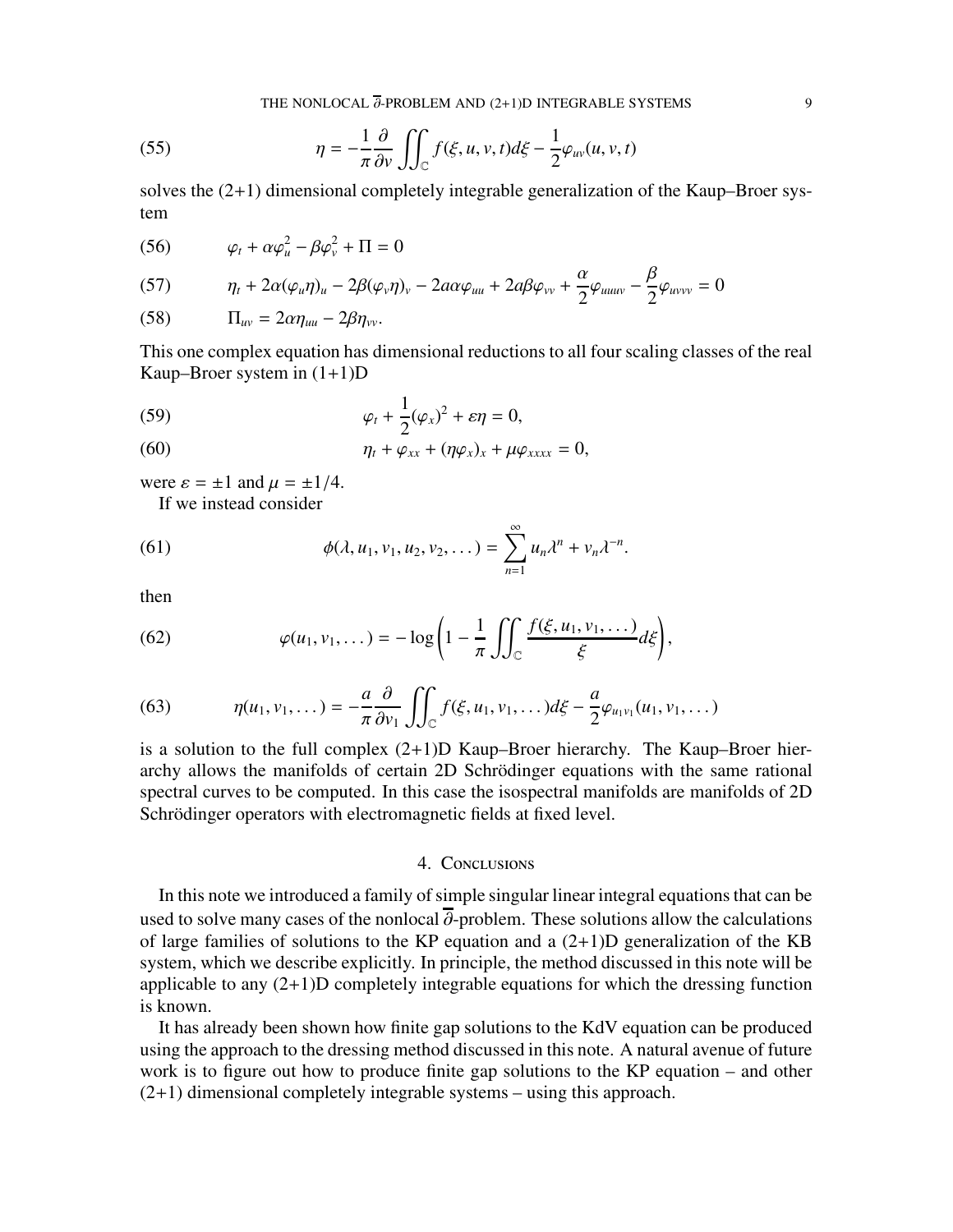#### 10 PATRIK V. NABELEK

Appendix A. Classical Examples of Local Solutions to Linear PDEs

Classically, mathematicians studied ordinary and partial differential equations from the point of view of calculating local solutions. That is, they were looking for formulas for analytic functions that solve the equations. Due to the advent of computers, it has become popular to think of ODEs and PDEs in terms of functions spaces of solutions. One of the most elementary classical solution is the local solution is d'Alembert's solution to the  $(1+1)D$  wave equation.

The  $(1+1)D$  wave equation  $u_t = cu_{xx}$  has the local d'Alembert solution

(64) 
$$
u(x,t) = f(x - ct) + g(x + ct).
$$

In imaginary velocity case  $c = i$ , this equation becomes the elliptic 2D Laplace equation  $u(x, y) = f(x + iy) + g(x - iy)$  where  $f(w)$  and  $g(w)$  solve the Cauchy–Riemann equations

$$
\frac{\partial f}{\partial \overline{w}} = 0.
$$

This approach generalizes to Whittaker's solutions to the  $(2+1)D$  wave equation  $u_t =$  $c^2 \Delta u$  and the 3D Laplace equation  $\Delta u = 0$  is the case of imaginary time [\[12,](#page-10-13) [13\]](#page-10-14). Whittaker's solution to the  $(2+1)D$  wave equation is

(66) 
$$
u(x, y, t) = \int_0^{2\pi} f(\cos(\theta)x + \sin(\theta)y + ct, \theta) d\theta
$$

and Whittaker's solution to the 3D Laplace equation is

(67) 
$$
u(x, y, z) = \int_0^{2\pi} f(\cos(\theta)x + \sin(\theta)y + iz, \theta) d\theta
$$

where  $f(w, \theta)$  solves the Cauchy–Riemann equations

(68) 
$$
\frac{\partial f}{\partial \overline{w}}(w,\theta) = 0.
$$

Expanding  $f$  as a Tylor series in  $w$  and a Fourier series in  $\theta$  gives

(69) 
$$
f(z,\theta) = \sum_{n,m=-\infty}^{\infty} a_{nm} w^m e^{in\theta}
$$

and therefore the general solution to the Laplace equation is the Whittaker series

,

(70) 
$$
u(x, y, z) = \sum_{n,m=-\infty}^{\infty} a_{nm} \int_0^{2\pi} (\cos(\theta)x + \sin(\theta)y + iz)^m e^{in\theta} d\theta.
$$

The Whittaker series solution to the  $(2+1)D$  wave equation is

(71) 
$$
u(x, y, t) = \sum_{n,m=-\infty}^{\infty} a_{nm} \int_0^{2\pi} (\cos(\theta)x + \sin(\theta)y + ct)^m e^{in\theta} d\theta.
$$

This series solution is a linear function of the coefficients *anm*. The Whittaker series allows the computation of solutions without boundary conditions.

The Whittaker series also generalize to the wave equation and Laplace equation in higher dimensions. The Whittaker series has the down side that the coefficients *anm* do not uniquely determine the solution, however it was used by Whittaker to justify the classical